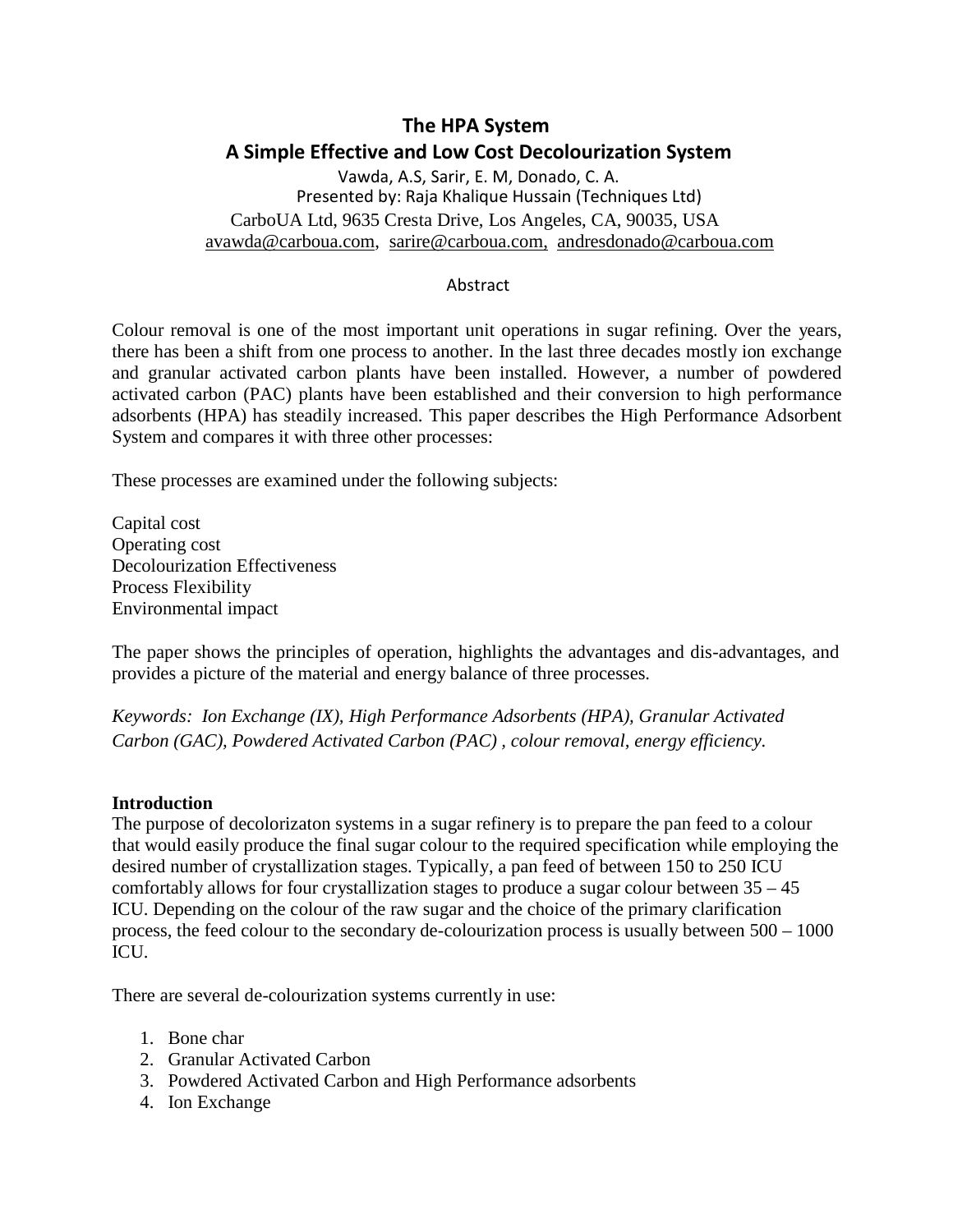#### **Bone Char (BC)**

Bone char is an adsorbent primarily made from cow bones. The bones are subjected to pyrolysis in the absence of oxygen at up to 700  $^{\circ}$ C in a kiln. Regeneration takes place in kilns similar to granular activated carbon although at a lower temperature. Bone char is used in a sugar refinery both as a decolourising and a de-ashing agent. The ability of bone char to remove ash is peculiar to bone char compared to other decolourizing systems. . The removal of ash is an advantage, as it reduces the level of scaling later in the evaporator and vacuum pan heating surfaces. Removals of mineral content occur mainly by ion exchange on the hydroxyapatite lattice structure, substituting for Ca or  $CO_3$ . Secondly, species can interact with reactive groups on the surface of either carbon or hydroxyapatite.<sup>1</sup>

#### **Granular Activated Carbon (GAC)**

The principal mechanism is that of adsorption. Activated carbon has an enormous surface area. Colourants are physically adsorbed onto it by several forces, mostly Van Der Waals and London forces. Activated carbon for sugar refining is made from bituminous coal and other vegetable material like coconut shells. It is not impurity specific and removes all colour including colour pre-cursors, organics, odours etc. It requires substantial amount of heat for regeneration thereby releasing gases to the atmosphere<sup>3</sup>.

#### **Powdered Activated Carbon (PAC) and High Performance Adsorbents (HPA**)

Powered activated carbon is made from a variety of vegetable and fossil fuel products. Powder activated carbon (PAC) has an enormous surface area and complex porous structure that provides very good adsorption properties. High Performance Adsorbents are similar to Powdered Activated Carbon, the principal mechanism is that of adsorption. HPA, however, presents improvements against regular PACs, from structure of raw material and activation methods.

While regular carbons has surface area of  $800 - 1.200$  m<sup>2</sup>/g, a HPA is typically  $1.200 - 1.700$  $m^2/g$  (or more, depending on the case). Additionally the pore structure is especially designed to have a better configuration (ratio between "micro" and "meso" pores) to allow more efficient adsorption in sugar solutions.

Another important difference between HPA and regular PAC is that HPA has integrated specific chemical groups to its surface thus enhancing the capacity to remove other impurities that PAC has difficulties to remove. PACs are already highly efficient for removal of a wide variety of different colour bodies in sugar. With the advent of HPA (Both types carbon based or synthetic), the amount of impurities that can be removed is even more. This way, better colour removals have been achieved with HPA or it maintains the same colour removal but at much lower dosages. **<sup>4</sup>** The spent adsorbent is not regenerated, but disposed of. It uses very little water and hardly any energy, therefore no pollution in the form of water of gases.

#### Brief Description of PAC and HPA Operations.

The de-colourization is effected by reacting the clear melt with PAC or HPA in a stirred tank for a minimum of 20 minutes. Powdered adsorbent is added at a rate of 400 – 1800 ppm together with body feed (Filter Aid) of the same concentration. The hot slurry is filtered through a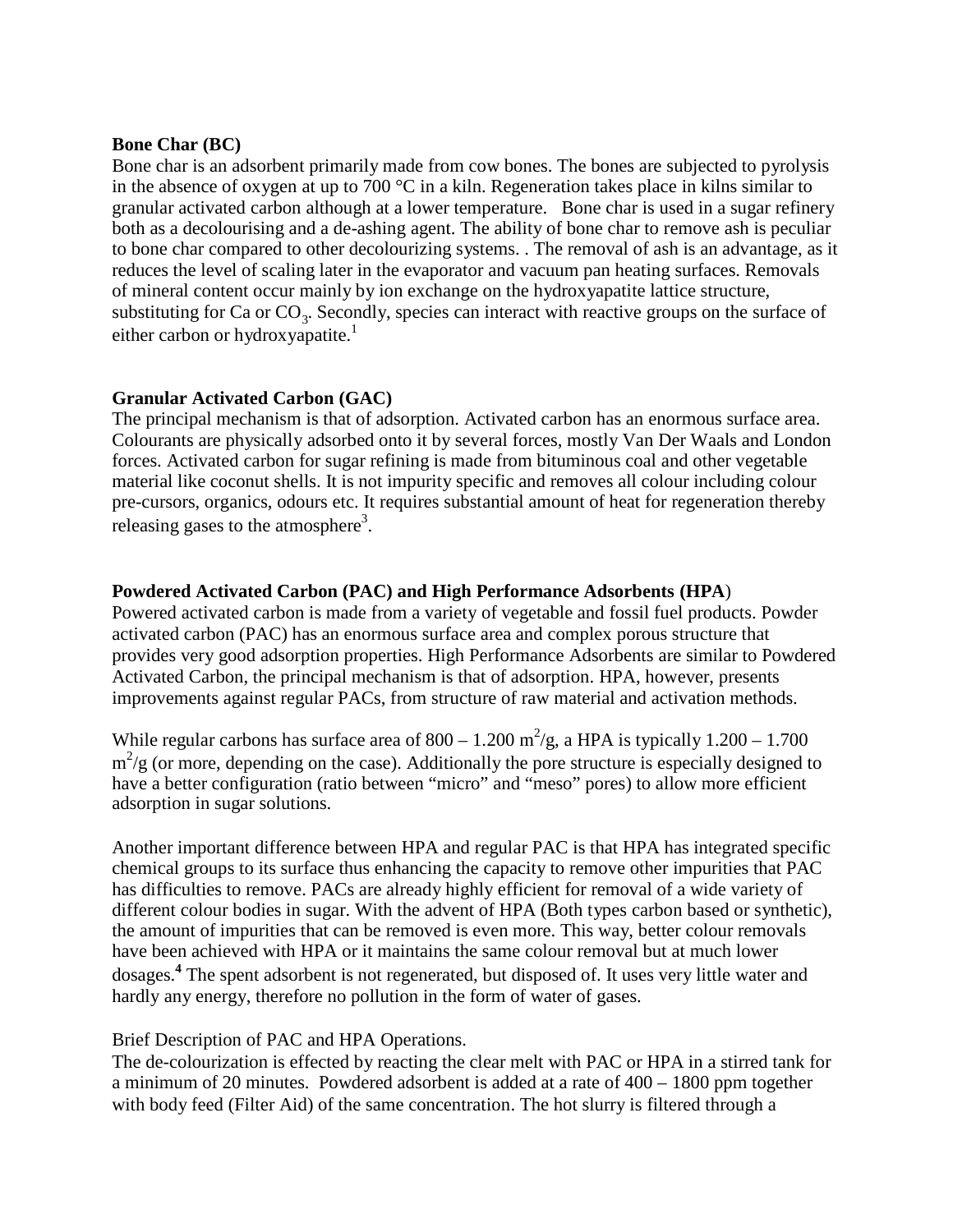pressure filter or a plate and frame filter press. The de-colourized liquor will be collected in a fine liquor tank ready for evaporation. The adsorbent and filter aid is removed from the filter, after completing the duty cycle, which is normally of 5-10 hours; Five hours for PAC and 10 hours for the HPA. The filter is de-sweetened by back flushing with hot water. Depending on the type of filter employed, the cake can be disposed of wet or dry. The efficacy of HPA is different when fed with phosphatation clarified or carbonatation liquor. It has been observed that for the same colour duty, more carbon is demanded by phosphatation clarified liquor. (Activated carbon is not selective; color removal efficiency varies as function of other impurities present in the liquor to be treated. This can happen in both phosphatation and carbonatation refinery. It appears to be less obvious in carbonatation because carbonatation is a more efficient remover of impurities, so carbon can "focus" more on colour removal)<sup>5</sup>

#### **Ion Exchange (IEX)**

Ion exchange resins used in the sugar industry as de-colourizers are of the strong-base anionic type, with quaternary amine functional groups. They are operated in the chloride form. There are two basic mechanisms for colorant fixation to strong base anion. Ion exchange resins: ionic bonding between anionic colorants and the resin's fixed charges, and hydrophobic interaction between non-polar parts of the colorant and the styrene di-vinyl benzene resin matrix. Since most sugar colorants are anionic in nature, being charged negatively, strong base anionic resins are efficient decolourizers 6 .

Adsorption of sugar colorants to ion exchange resins are governed by:

- Colorant molecular weight
- Charge density
- Type of charge (highly anionic, weakly anionic, amphoteric or weakly cationic)
- Degree of hydrophobicity
- $\cdot$  pH
- Ionic strength of the medium.

Resins are regenerated by desorption using a 10% NaCl solution (for acrylic type resin) or a mixture containing 10% NaCl and 0.5% NaOH (for styrenic type resin). The NaCl solution dehydrates the resin forcing exchanged and adsorbed colour bodies out<sup>6</sup>. Resin regeneration results in the colourants being released.

#### **Capital Cost**

Based on CarboUA experience in various plants around the world, data has been compiled to compare capital costs. The capital cost data used is about 7 years old and no capital price was obtainable for a bone char plant. However, due to the extra equipment of a bone char plant, multiple columns, sweet water evaporators etc, a modest factor of 10% above the capital cost of GAC.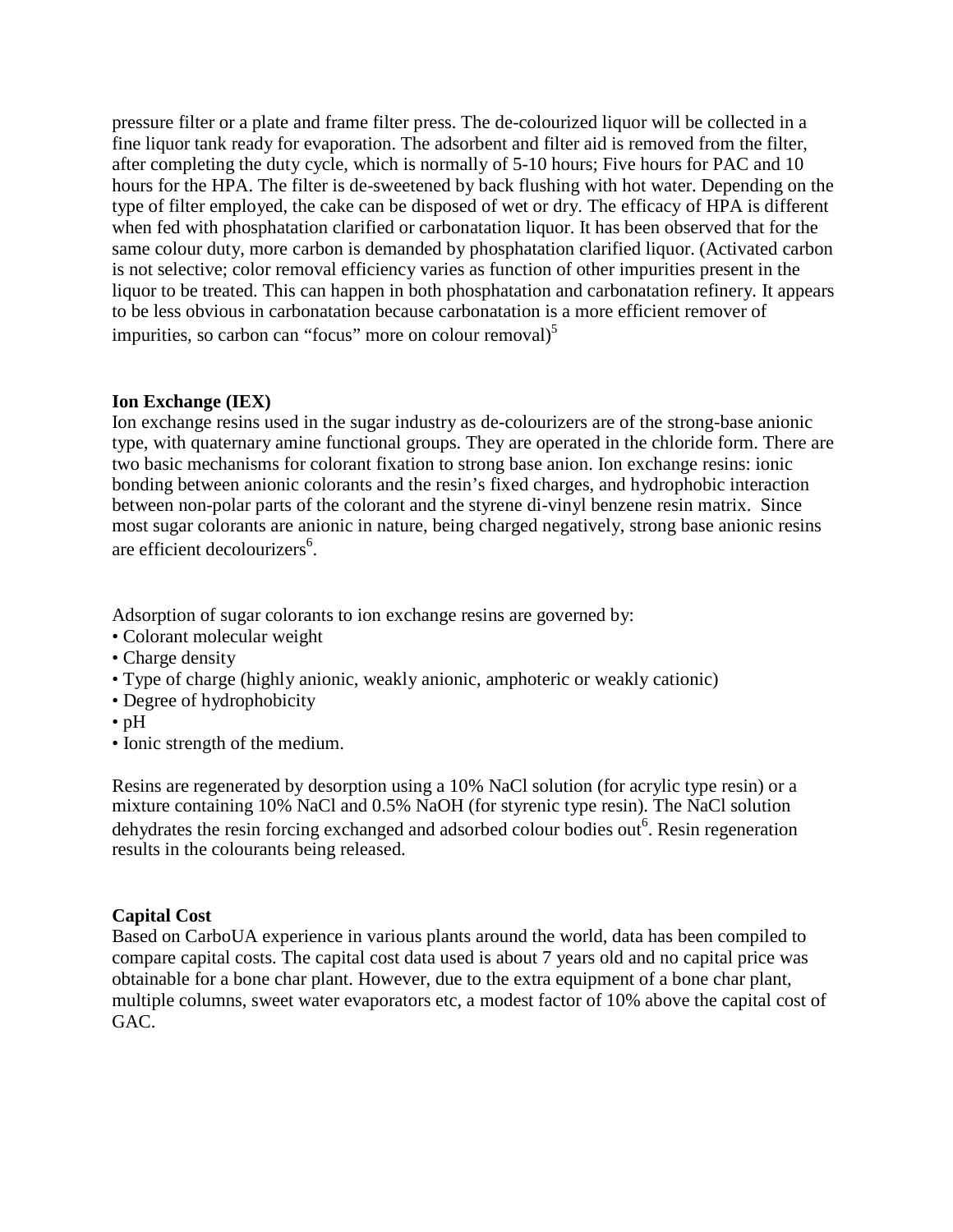The capital cost of GAC and char is higher than that of ion exchange, while the PAC or HPA plant is much cheaper. The information below illustrates the approximate capital cost of all four processes.



Figure 1. Capital cost comparison of all decolourization systems

The capital cost is also influenced by the size of the installation with bone char and GAC having the biggest foot print. Bone char and GAC also has a significant material handling system to transport the adsorbent to and from the kiln.



Figure 2. Space requirement of the various de-colourization systems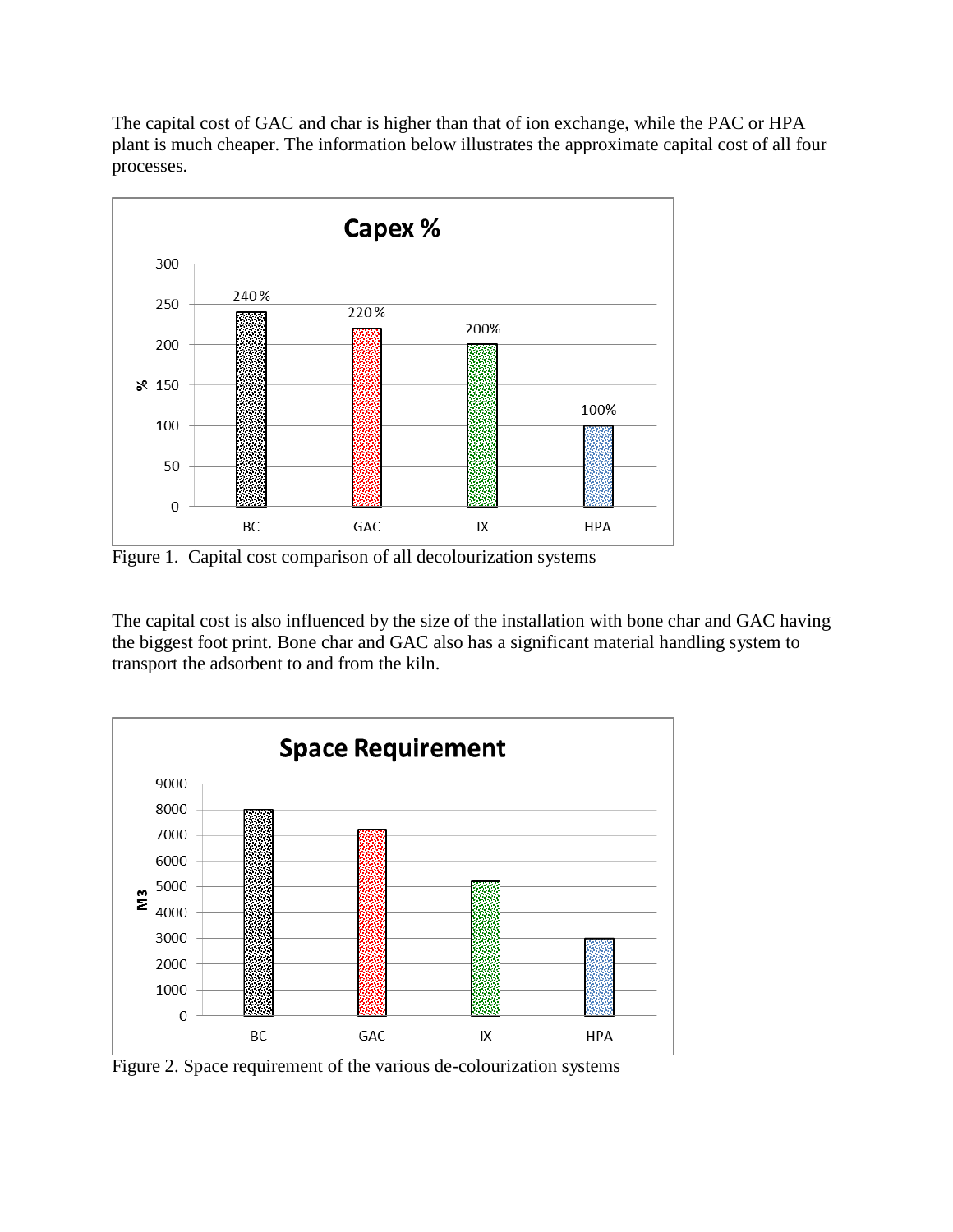#### **Comparative Operational costs**

The operational cost of these processes mostly depends on the price of fuel, carbon, char, resin and salt. There is also the cost of waste disposal, repairs and maintenance. Comparison is also made difficult with the price of fuel and also the environmental regulations in different countries.

For the purposes of this report, we have conducted a cost comparison with the following criteria:

| Clarified liquor colour: | <b>600 ICU</b> |                |  |
|--------------------------|----------------|----------------|--|
| Fine liquor colour       |                | <b>150 ICU</b> |  |



Figure 3. Operating cost comparison for all four processes in USD/MTRSO

The above comparison uses best quality consumables and international fuel prices, and the highest environmental standards. Kiln emissions and brine recovery systems all add to the capital and operating costs and since different countries have different standards; these can differ and thus influence the final capital and operating costs. Energy prices differ in different regions of the world<sup>7</sup>. Such variations, like the cheap energy costs in the Middle East narrows the operational cost between GAC and IEX quite significantly.

For Char and GAC, besides adsorbent make up and reactivation, there is an additional cost of evaporating sweet water. Char has far more sweet water than GAC due to the higher adsorbent inventory and shorter cycle time. The cycle time for char columns is between  $3 - 5$  days<sup>8</sup>. Char inventory is typically 0.45 – 0.5 m3/MTRSO while GAC is 0.3 – 0.4 m3/MTRSO.

#### **Decolourization Effectiveness**

The first effluents from any of the four processes are very low in colour, often less than 20ICU. It is however, the average over the full cycle that has been considered for the comparison.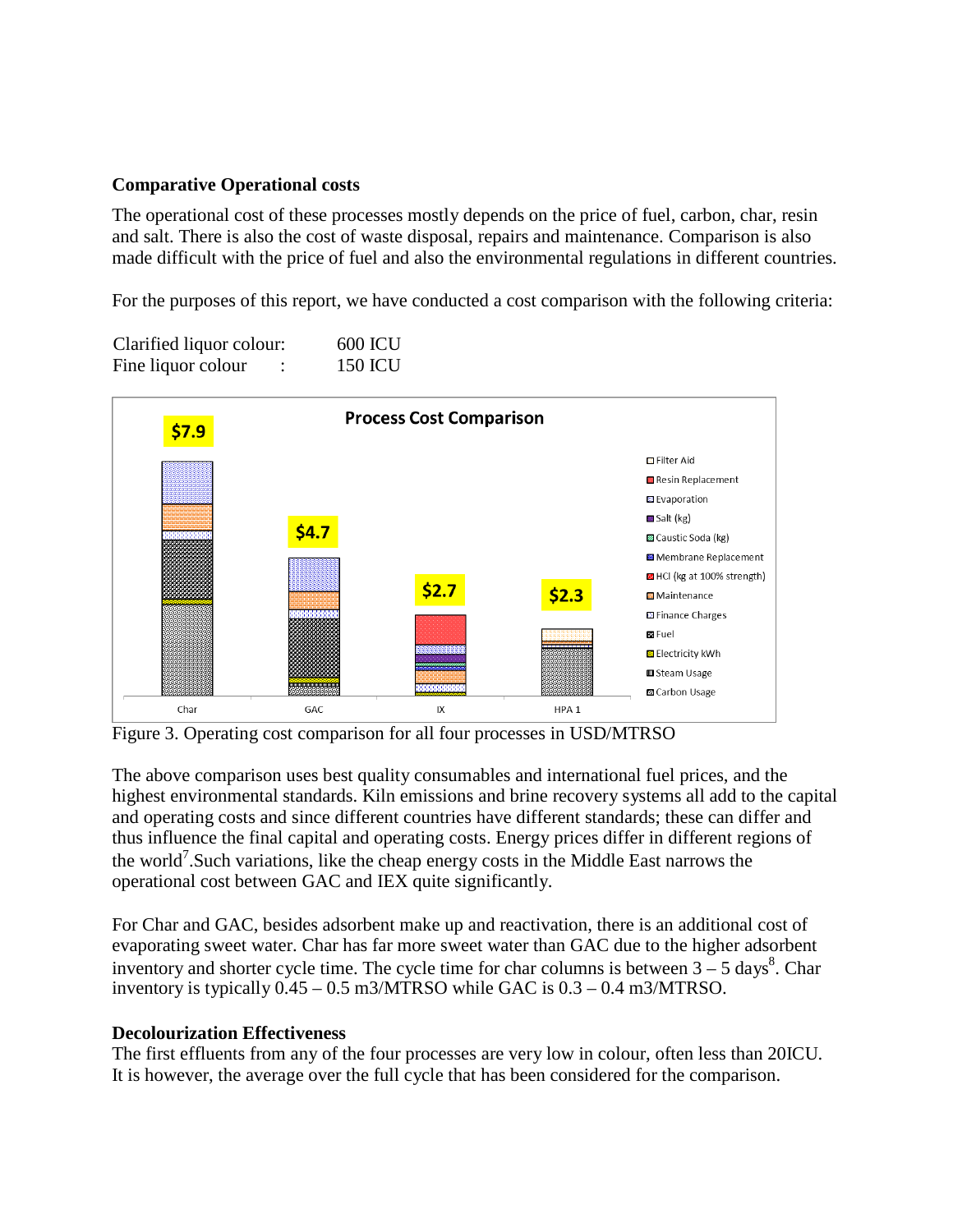Carbon is not specific for any type of colour, but gives high overall colour removal  $80 - 85\%$ due to its enormous surface area. Direct comparison by carbon and bone char conducted at C&H in the 60s showed clearly the superiority of GAC over bone char with regards to colour removal. Both stations were run for 25 days in parallel, colour removal for carbon averaged 42% while the char filters averaged 30%. To maintain over 40% colour removal the char filters would have had only a 3 day cycle<sup>9</sup>.



Figure 4. Typical Granular Activated Carbon two pass column colour removal data

IEX resins of the strong-base anionic type, with quaternary amine functional groups works slightly better when coupled with carbonatation compared with phosphatation. The reason for this is that the phosphatation process relies heavily on quaternary ammonium type decolourants, and they compete with IEX for the same colourants. IEX resins typically deliver colour removal of  $65 - 70$  when coupled with phosphatation, and  $70 - 75%$  when coupled with carbonatation.

A case study of IEX performance in 2002 has been examined. Clarified liquor from a carbonatation refinery was de-colourized by being passed in series through two stages of acrylic ion exchange resin. The plant consists of five pairs of vessels of which four are on de-colourizing duty, with one being regenerated at any one time. The total cycle length is 30 hours, comprising 24 hours on de-colourizing and 6 hours for regeneration. The total colour removal was 56.7%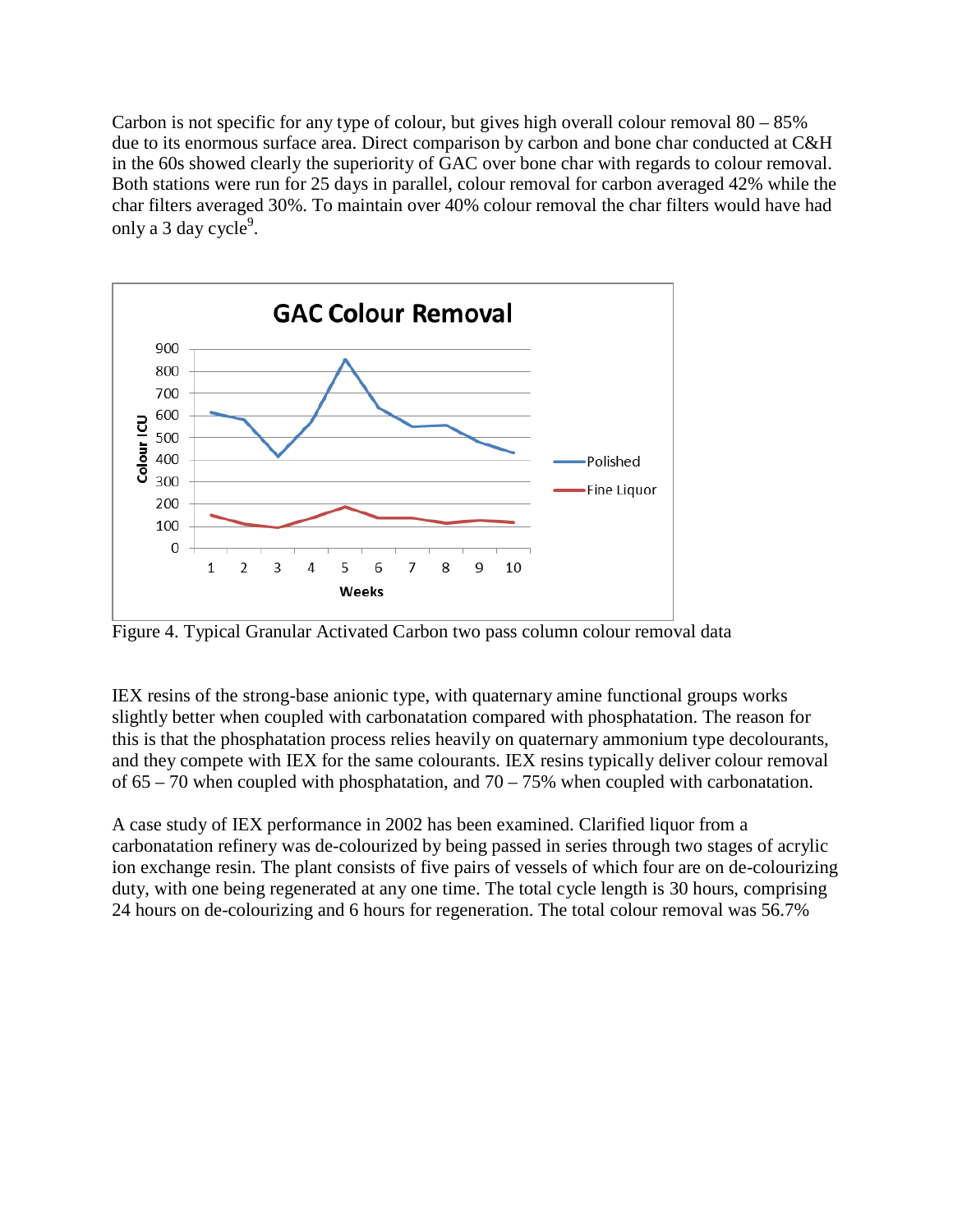

Figure 5. Typical ion exchange two pass colour removal data

Experience using HPA shows that the carbon consumption for phosphated liquors is 16.6% higher, than for carbonated liquors. The reason for this is not known. It is believed that carbonatation being the more effective clarification process, offers less impurities for the carbon to load on.

Consider a case study from 2013, involving a plant operating a HPA filter system serving clarified phosphate liquor and using HPA at 1200 ppm. The PAC removal data from 2009 is shown in figure two, while the 2013 HPA data is shown in figure three. The PAC consumption averaged 1800ppm. Filter aid is added 1:1 with both the adsorbents.



Figure 6. Typical PAC de-colourization performance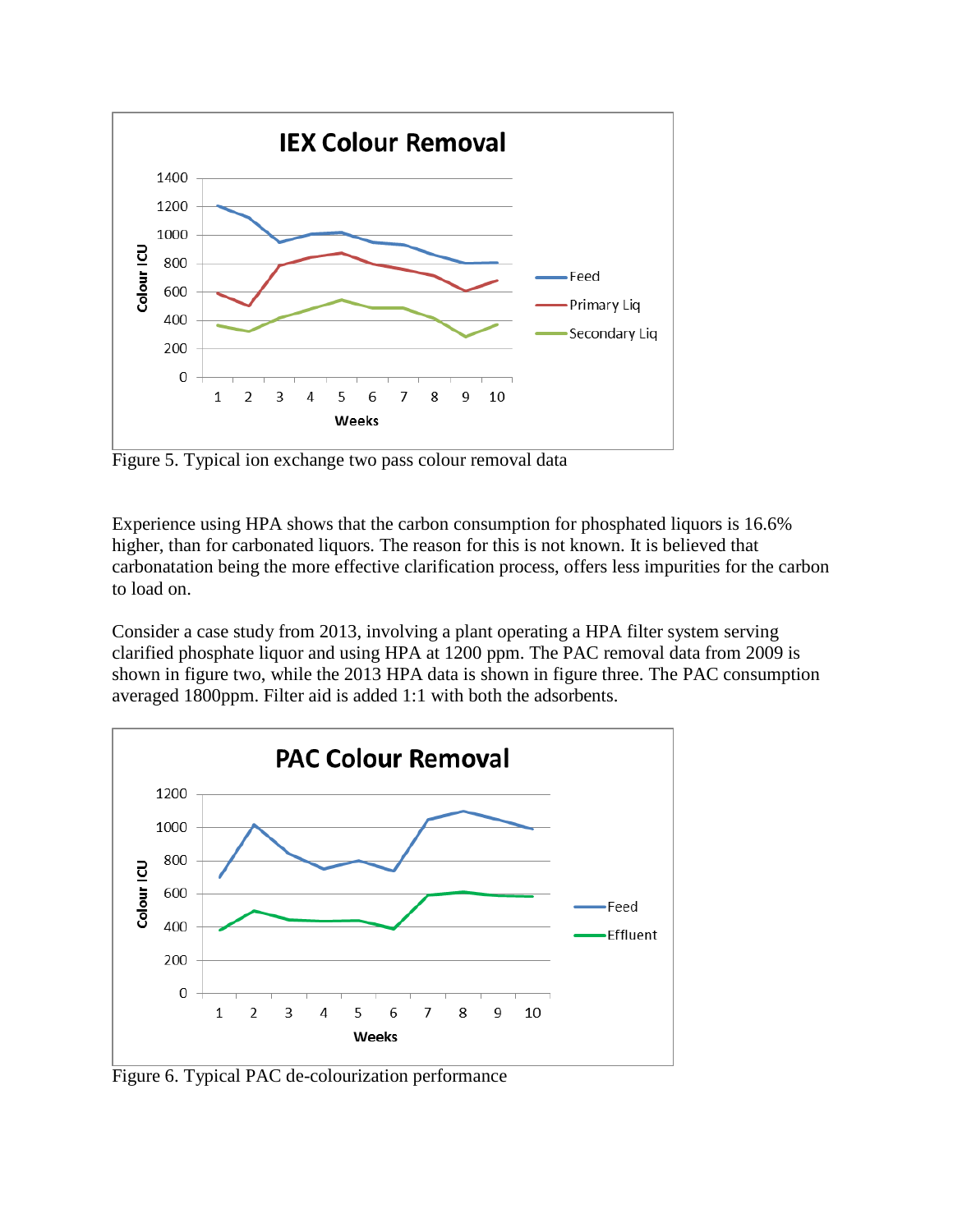

Figure 7. Typical HPA de-colourization performance

Despite the fact that the HPA and PAC were dosed at 1200ppm and 1800ppm respectively, the % colour removal for the ten weeks period assessed, was 56.3 and 45.0 respectively. Also the longer cycle time of the HPA resulted in significant savings in filter aid.



Figure 8. Performance comparison between HPA and PAC de-colourization capability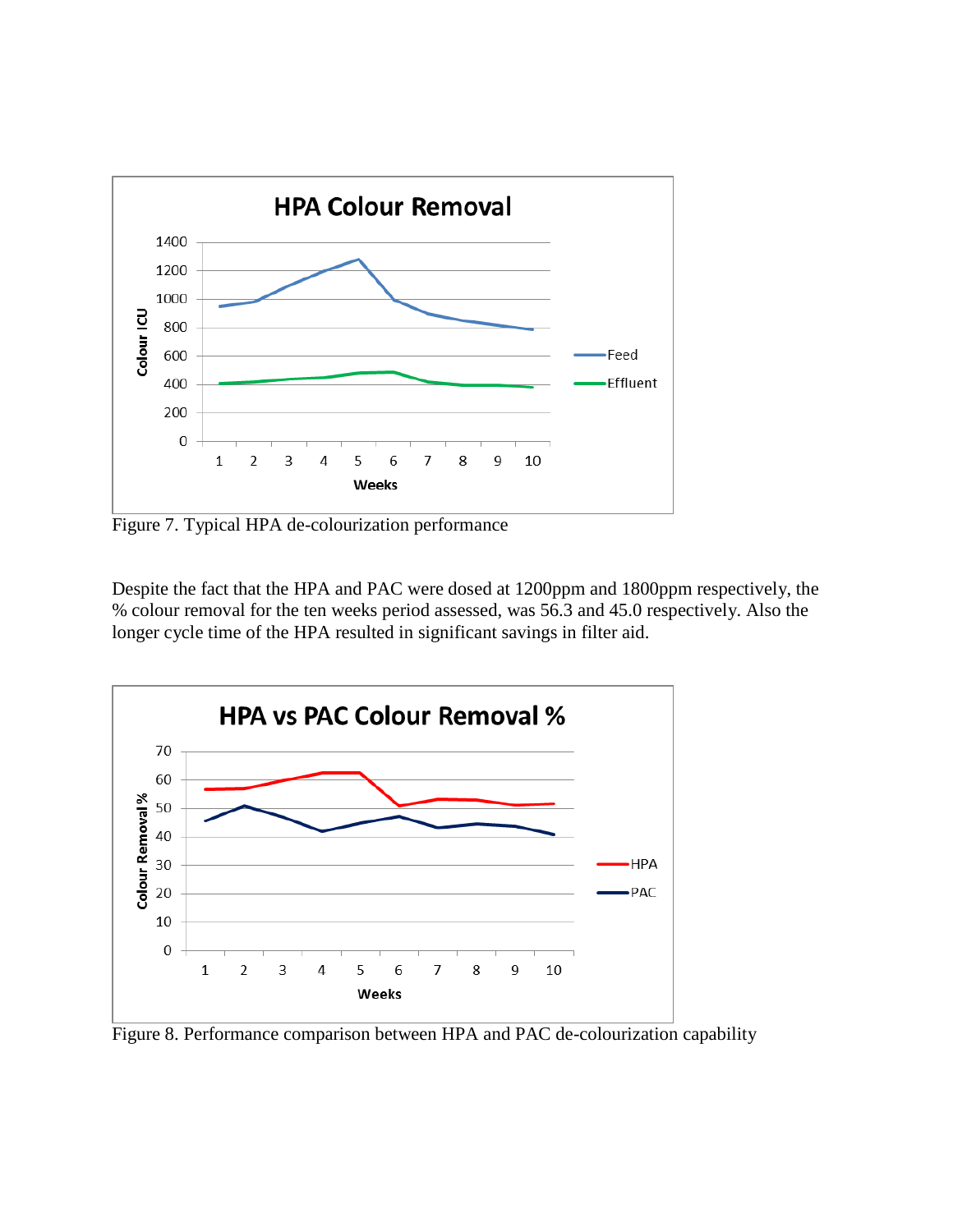#### **Process Flexibility**

Process flexibility can be defined as the ability to deal with both foreseen and unforeseen changes in operational demand by varying the de-colourizing capacity to deliver the desired fine liquor colour.

The performance of the bone char plant is determined by both ash removal and colour removal. Changes in either parameter will affect the process; hence the bone char plant has a limited flexibility. GAC on the other hand is geared for colour removal only, hence it has greater flexibility.

Ion exchange is moderately flexible as it can be affected by solids carry over from the clarification system or by big changes in pH or ash.

The HPA or PAC has the highest flexibility. It has a high versatility because the dosages can be adjusted according to the colour removal needs. Neither changes in brix, ash or pH affects its performance. The high surface are of the carbon allows it to work very strongly at small doses.

### **Environmental impact**

Both bone char and GAC employ kilns to regenerate the adsorbent. Environmental regulations vary quite widely from region to region, but essentially the target is to minimize any negative effect to the environment. Cyclones, wet scrubbers and fabric type systems have been used but the most effective still remains the afterburner system which incinerates any carbon dust emission. Unfortunately, this system consumes energy, up to 40% of the total energy required to fire the hearth. The remaining concern is the  $CO<sub>2</sub>$  emission which is a direct consequence of using gas or diesel as a fuel.

With IEX, the problem is the disposal of the high coloured, high BOD effluent after recovering the salt using nano filtration. There are two novel systems that have been reported by Rousset  $10$ using atmospheric pre-concentration using waste heat, and another process has been described by Srivastava<sup>11</sup> which employs a falling film evaporator in conjunction with a scraped film drier. A second waste product from IEX systems is the spent resin, which has to be disposed of at a special chemical waste disposal site for hazardous wastes.

Figures, 9, 10 and 11 show the mass balance of GAC, IEX and HPA plants of capacity 2000 tpd. By far it can be seen that the different stations produce different types and quantities of waste products. GAC produced slightly more liquid waste compared to IEX. The HPA plant produced the least amount of waste and is considered to be the most environmental friendly.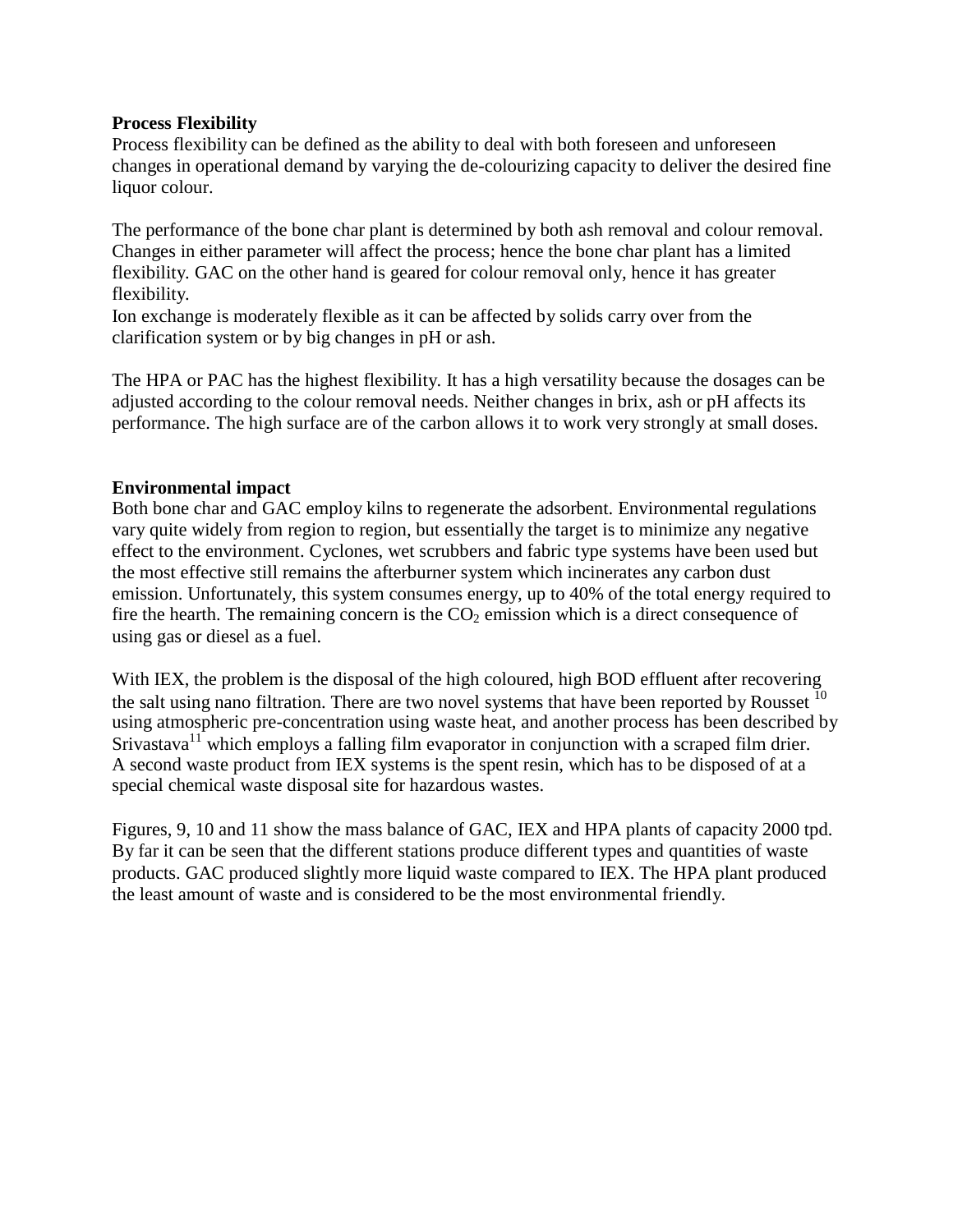

Figure 9. Typical mass balance of a 2000 tpd refinery using GAC (Adapted from Ahring6)



Figure 10. Typical mass balance of a 2000 tpd refinery using IEX. (Adapted from Ahring6)



Figure 11. Typical mass balance of a 2000 tpd refinery using HPA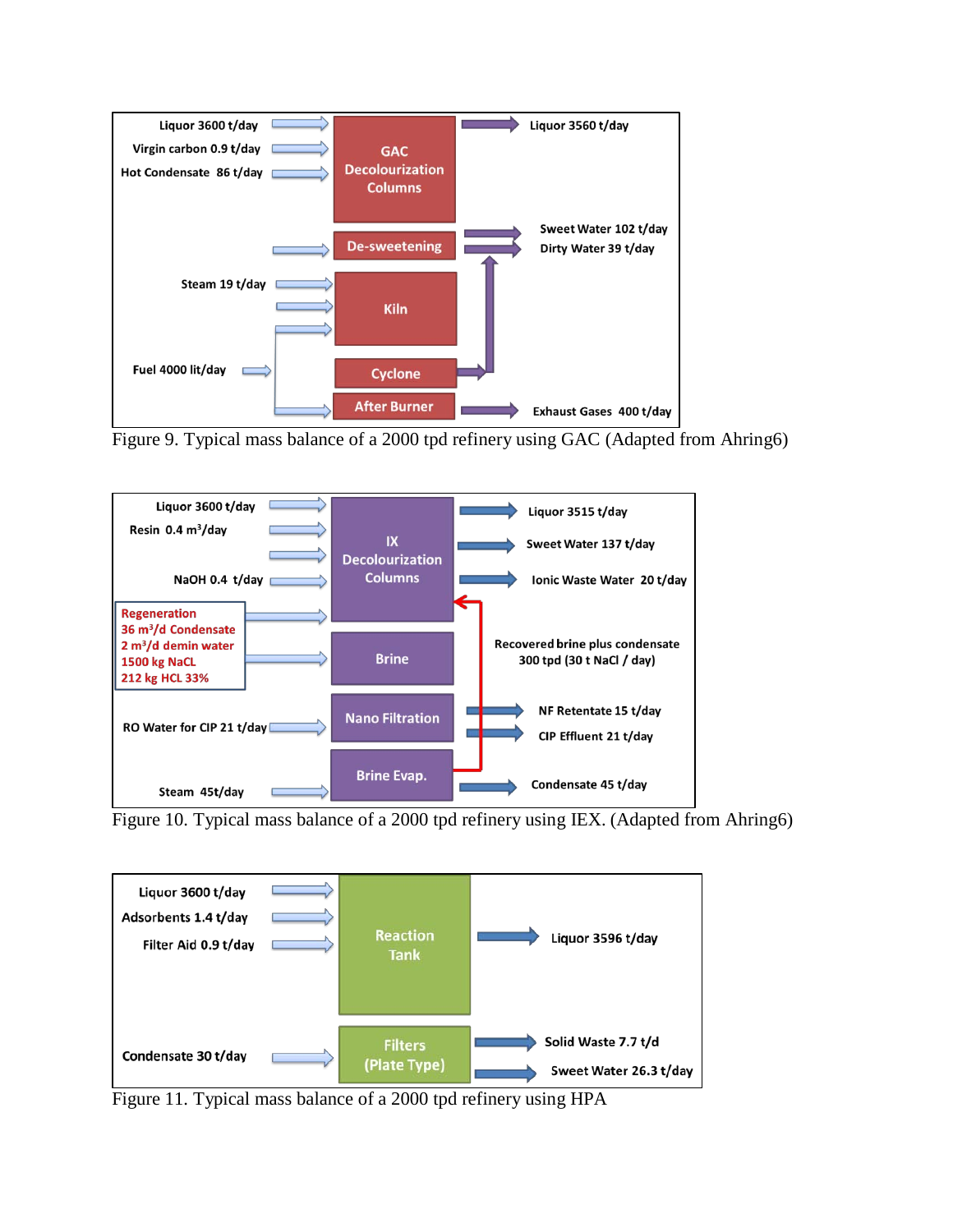## **High Performance Adsorbent (HPA) Case Study**

A sugar factory in South America has an attached refinery. The mill grinds 18,000 Tons of cane per day and the refinery produces 970 Tons of refined sugar per day.

The main stages of the refinery process are:

Melting station Phosphatation Clarification Treatment with Powder Activated Carbon Press Filtration (Suchar Type Filters) Evaporation Straight Boiling scheme (4 strikes)

This refinery has two processes

- 1. Phosphatation
- 2. Powdered activated carbon (HPA)

The utilization of powder carbon (PAC) is a well-established purification method in sugar refining and sweetener processing. Its high purification efficiency and flexible method of application makes this technology highly suitable for sugar refinery.

After Phos-flotation process, clarified liquor is sent to the carbon reaction tank.

In this reaction tank, a carbon slurry (10-15% in water solution) is added continuously to the process to react with clarified liquor.

The amount of slurry (and therefore the dosage of carbon) is adjusted according the colour removal requirements. Filter aid is also added in the reaction tank at proportion of 1:1 PAC : Filter aid to facilitate the filtration and remove more turbidity.

The volume of the reaction tank allows a retention time of twenty minutes and the stirrer generates the necessary mixing action.

Once the HPA reacts and adsorbs the impurities, the treated liquor containing HPA and filter aid is filtered through a series of press filters. There is a secondary set of pre-coated filters functioning as safety filters.

The decolorized liquor is then collected in final liquor tank and a simplified flow sheet is shown in figure 12.



Figure 12. A simplified flow diagram showing the main components of the HPA system.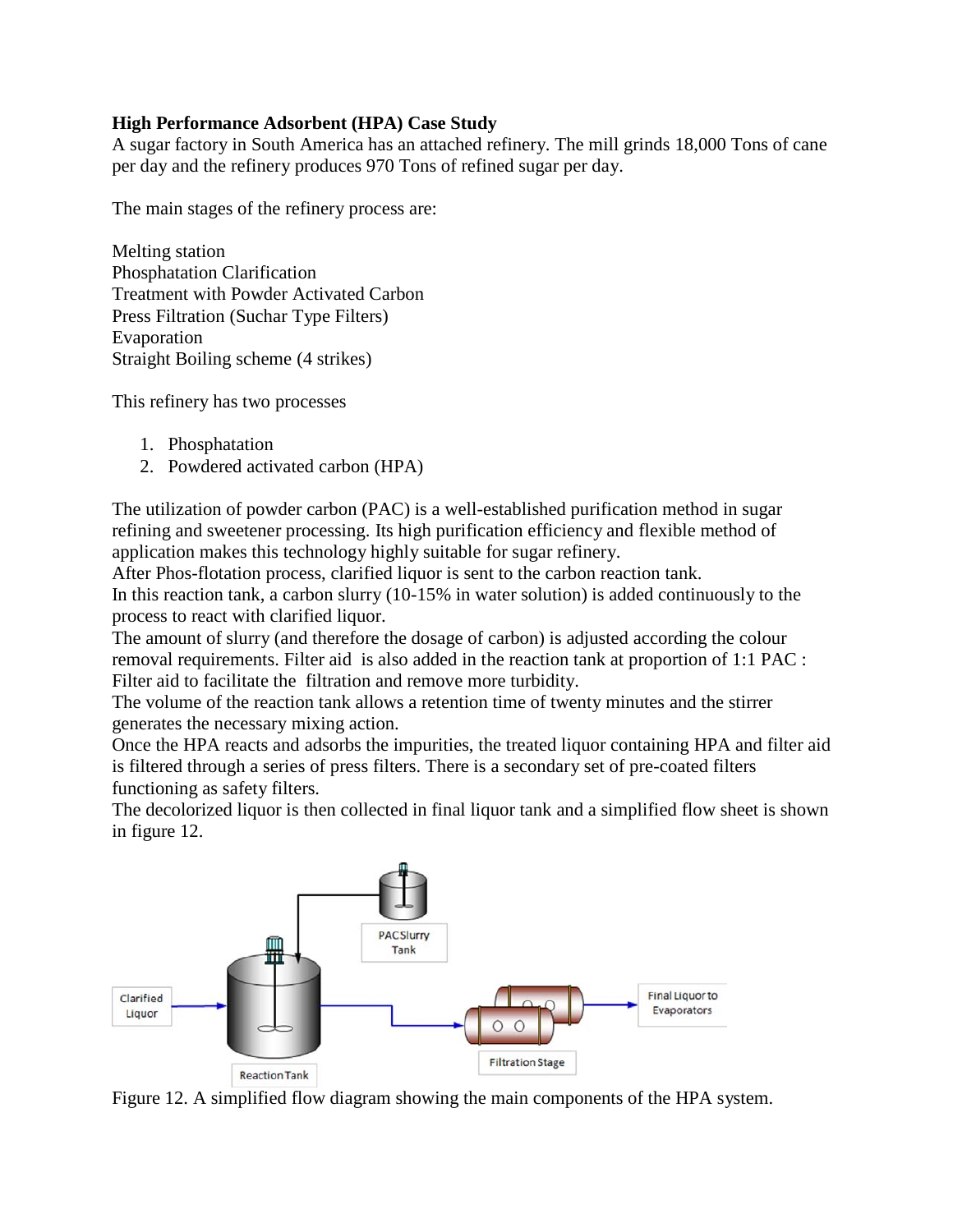|            |               | <b>MELTED Vs</b><br><b>CLARIFIED</b><br>COLOUR PROFILE COMPARISON |                 |     | <b>CLARIFIED Vs</b><br><b>FILTERED</b> |     | TOTAL (MELTED to<br>FILTERED) |     |       |
|------------|---------------|-------------------------------------------------------------------|-----------------|-----|----------------------------------------|-----|-------------------------------|-----|-------|
|            | <b>MELTED</b> | <b>CLARIFIED</b>                                                  | <b>FILTERED</b> |     |                                        |     |                               |     |       |
|            | IU            | IU                                                                | IU              | IU  | %                                      | IU  | %                             | IU  | %     |
| <b>HPA</b> | 920           | 572                                                               | 269             | 349 | 37,74                                  | 303 | 53,02                         | 652 | 70,79 |
| <b>PAC</b> | 917           | 619                                                               | 253             | 299 | 32,37                                  | 365 | 59,08                         | 664 | 72,46 |

**Table 1 shows the better colour removal when using HPA compared to PAC**

The process is more cost efficient due to the reduction in the use of adsorbents and filter aid. It also produces better sugar quality due the removal of more than just the visible colourants, but due to the removal of colour pre-cursors. The refinery has also seen a significant drop in the colour rise across its evaporators.

|                          | <b>SUGAR</b> | AVG CARBON         |
|--------------------------|--------------|--------------------|
|                          | <b>COLOR</b> | <b>CONSUMPTION</b> |
|                          | (IU)         | (Bags / day)       |
| Process with regular PAC | Δ7           | 120                |
| <b>Process with HPA</b>  | 36           | 70                 |

**Table 2 shows the improved final sugar colour and the reduction of adsorbents by 41%**

## **Conclusion**

This report conducted an investigation of all decolourization systems which include capital cost, operational cost, de-colourization effectiveness, process flexibility and environmental impact. The choice of a particular decolourization system is also dependent on local energy, financial and environment requirements. The HPA system has succeeded because of the new technology of patented adsorbents which has, increased plant efficiency and flexibility, and provided a low cost decolourization system for producing refined sugar of the highest quality. Recent work in the USA has also shown that fine liquor from activated carbon processes is far less likely to form acid beverage floc or transfer residual enzyme to the final sugar.